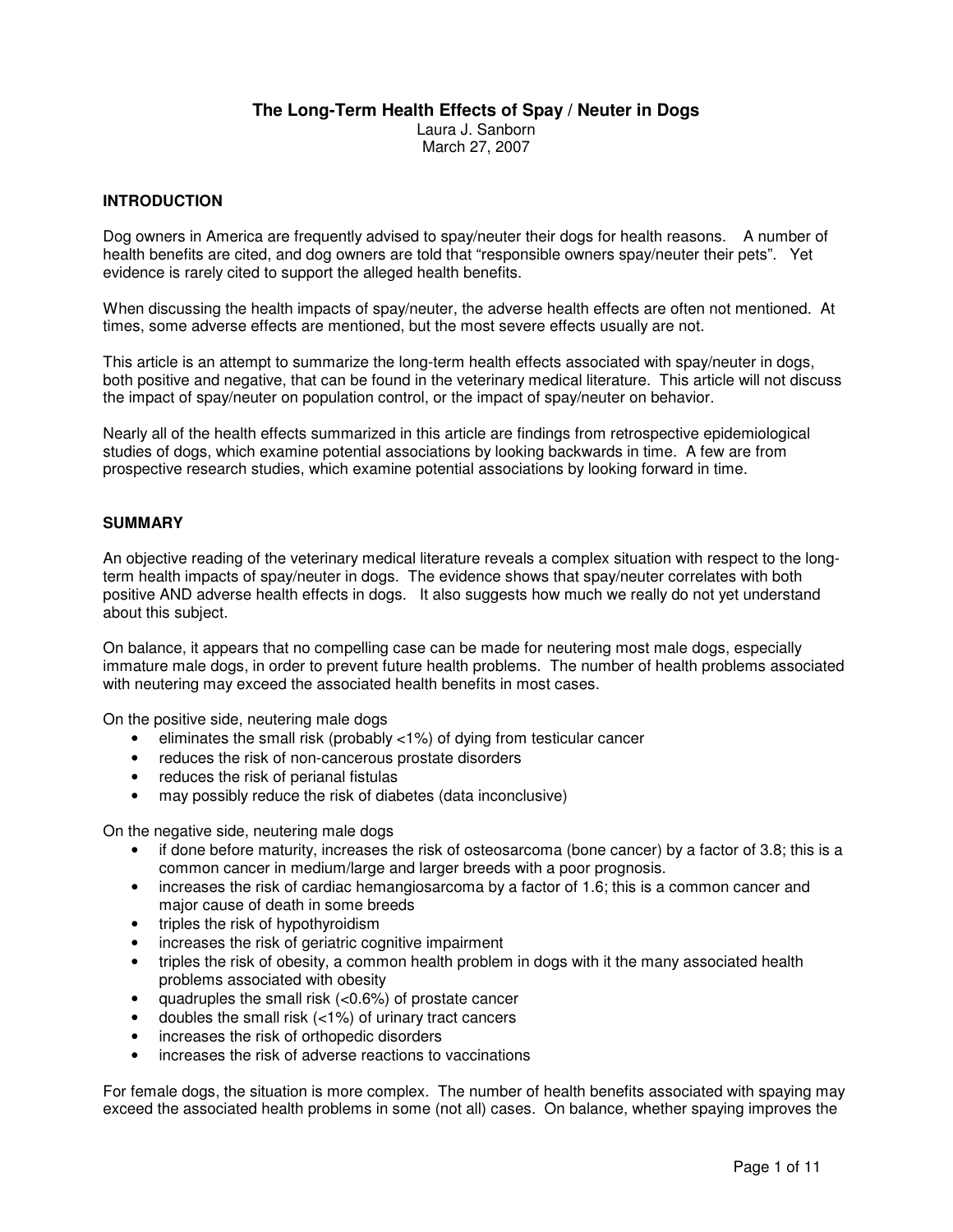odds of overall good health or degrades them probably depends on the age of the female dog and the relative risk of various diseases in the different breeds.

On the positive side, spaying female dogs

- if done before 2.5 years of age, greatly reduces the risk of mammary tumors, the most common malignant tumors in female dogs
- nearly eliminates the risk of pyometra, which otherwise would affect about 23% of intact female dogs; pyometra kills about 1% of intact female dogs
- reduces the risk of perianal fistulas
- removes the very small risk  $(≤0.5%)$  from uterine, cervical, and ovarian tumors

On the negative side, spaying female dogs

- if done before maturity, increases the risk of osteosarcoma by a factor of 3.1; this is a common cancer in larger breeds with a poor prognosis
- increases the risk of splenic hemangiosarcoma by a factor of 2.2 and cardiac hemangiosarcoma by a factor of >5; this is a common cancer and major cause of death in some breeds
- triples the risk of hypothyroidism
- increases the risk of obesity by a factor of 1.6-2, a common health problem in dogs with many associated health problems
- causes urinary "spay incontinence" in 4-20% of female dogs
- increases the risk of persistent or recurring urinary tract infections by a factor of 3-4
- increases the risk of recessed vulva, vaginal dermatitis, and vaginitis, especially for female dogs spayed before puberty
- doubles the small risk  $\left($  < 1%) of urinary tract tumors
- increases the risk of orthopedic disorders
- increases the risk of adverse reactions to vaccinations

One thing is clear – much of the spay/neuter information that is available to the public is unbalanced and contains claims that are exaggerated or unsupported by evidence. Rather than helping to educate pet owners, much of this has contributed to common misunderstandings about the long-term health impacts of spay/neuter in dogs.

The traditional spay/neuter age of six months as well as the modern practice of pediatric spay/neuter appear to predispose dogs to health risks that could otherwise be avoided by waiting until the dog is physically mature, or (perhaps in the case of many male dogs) foregoing it altogether unless medically necessary.

The balance of long-term health risks and benefits of spay/neuter will vary from one dog to the next. Across-the-board recommendations for all pet dogs do not appear to be supportable from findings in the veterinary medical literature.

## **FINDINGS FROM STUDIES**

This section summarizes the diseases or conditions that have been studied with respect to spay/neuter in dogs.

## **Complications from Spay/Neuter Surgery**

All surgery incurs some risk of complications, including adverse reactions to anesthesia, hemorrhage, inflammation, infection, etc. Complications include only immediate and near term impacts that are clearly linked to the surgery, not to longer term impacts that can only be assessed by research studies.

At one veterinary teaching hospital where complications were tracked, the rates of intraoperative, postoperative and total complications were 6.3%, 14.1% and 20.6%, respectively as a result of spaying female dogs<sup>1</sup>. Other studies found a rate of total complications from spaying of 17.7%<sup>2</sup> and 23%<sup>3</sup>. A study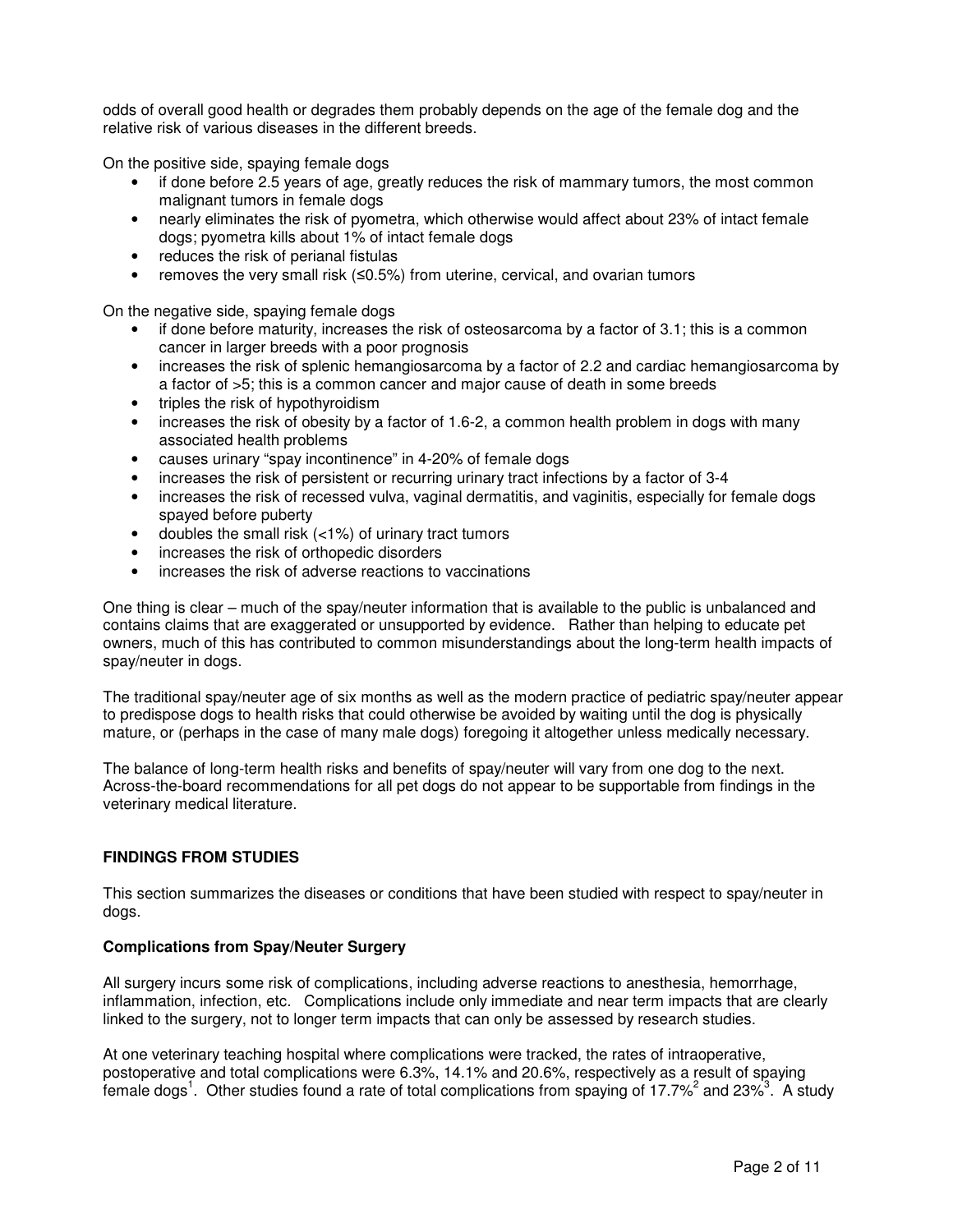of Canadian veterinary private practitioners found complication rates of 22% and 19% for spaying female dogs and neutering male dogs, respectively $4$ .

Serious complications such as infections, abscesses, rupture of the surgical wound, and chewed out sutures were reported at a 1- 4% frequency, with spay and castration surgeries accounting for 90% and 10% of these complications, respectively.<sup>4</sup>

The death rate due to complications from spay/neuter is low, at around 0.1% $5$ .

## **Prostate Cancer**

Much of the spay/neuter information available to the public asserts that neutering will reduce or eliminate the risk that male dogs develop prostate cancer. This would not be an unreasonable assumption, given that prostate cancer in humans is linked to testosterone. But the evidence in dogs does not support this claim. In fact, the strongest evidence suggests just the opposite.

There have been several conflicting epidemiological studies over the years that found either an increased risk or a decreased risk of prostate cancer in neutered dogs. These studies did not utilize control populations, rendering these results at best difficult to interpret. This may partially explain the conflicting results.

More recently, two retrospective studies were conducted that did utilize control populations. One of these studies involved a dog population in Europe<sup>6</sup> and the other involved a dog population in America<sup>7</sup>. Both studies found that neutered male dogs have a four times *higher* risk of prostate cancer than intact dogs.

Based on their results, the researchers suggest a cause and effect relationship: "this suggests that castration does not initiate the development of prostatic carcinoma in the dog, but does favor tumor progression"<sup>6</sup> and also "Our study found that most canine prostate cancers are of ductal/urothelial origin….The relatively low incidence of prostate cancer in intact dogs may suggest that testicular hormones are in fact protective against ductal/urothelial prostatic carcinoma, or may have indirect effects on cancer development by changing the environment in the prostate."

This needs to be put in perspective. Unlike the situation in humans, prostate cancer is uncommon in dogs. Given an incidence of prostate cancer in dogs of less than 0.6% from necropsy studies<sup>8</sup>, it is difficult to see that the risk of prostate cancer should factor heavily into most neutering decisions. There is evidence for an increased risk of prostate cancer in at least one breed (Bouviers)<sup>6</sup>, though very little data so far to guide us in regards to other breeds.

# **Testicular Cancer**

Since the testicles are removed with neutering, castration removes any risk of testicular cancer (assuming the castration is done before cancer develops). This needs to be compared to the risk of testicular cancer in intact dogs.

Testicular tumors are not uncommon in older intact dogs, with a reported incidence of 7%<sup>9</sup>. However, the prognosis for treating testicular tumors is very good owing to a low rate of metastasis, so testicular cancer is an uncommon cause of death in intact dogs. For example, in a Purdue University breed health survey of Golden Retrievers<sup>10</sup>, deaths due to testicular cancer were sufficiently infrequent that they did not appear on list of significant causes of "Years of Potential Life Lost for Veterinary Confirmed Cause of Death" even though 40% of GR males were intact. Furthermore, the GRs who were treated for testicular tumors had a 90.9% cure rate. This agrees well with other work that found 6-14% rates of metastasis for testicular tumors in dogs $^{11}$ .

The high cure rate of testicular tumors combined with their frequency suggests that fewer than 1% of intact male dogs will die of testicular cancer.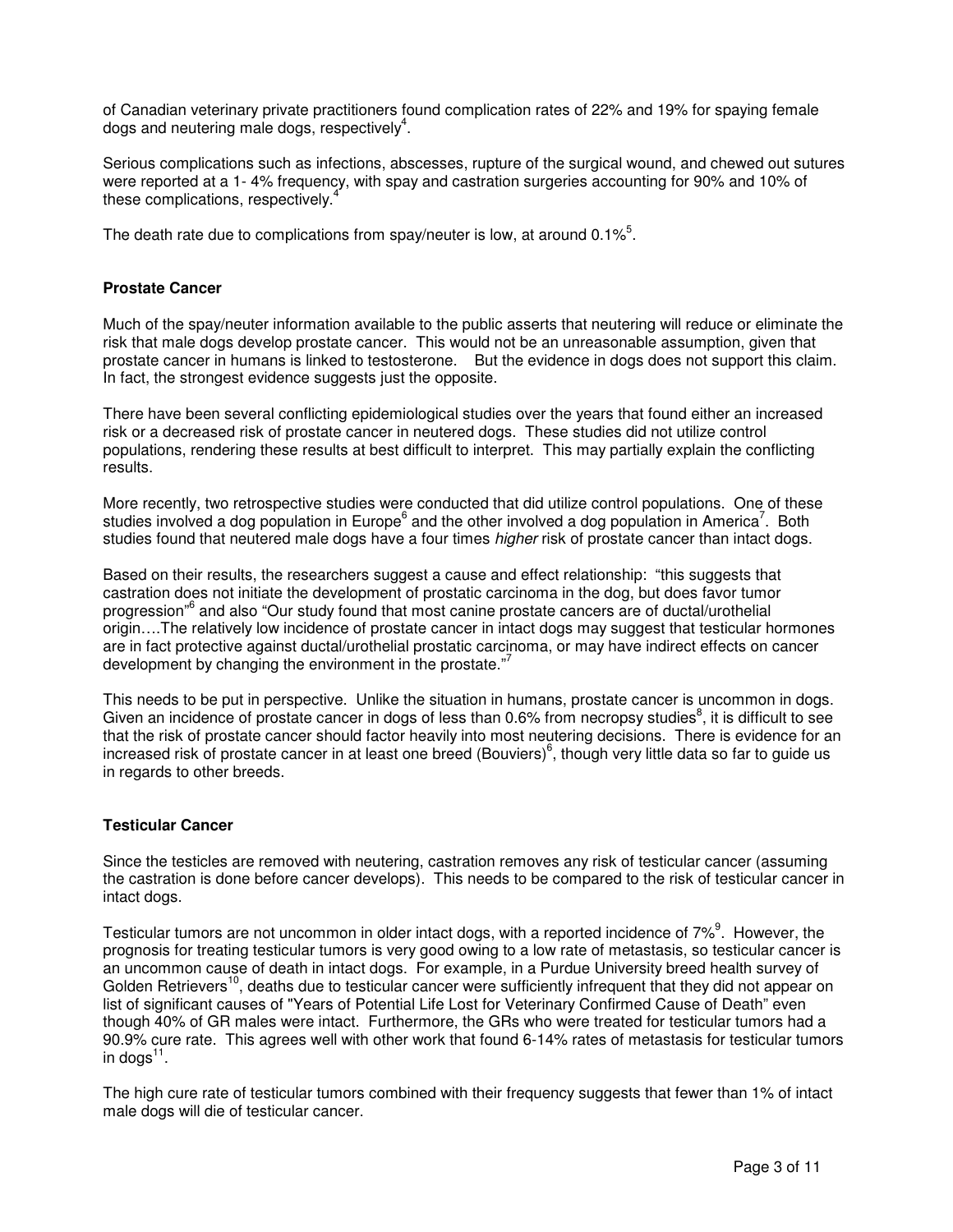In summary, though it may be the most common reason why many advocate neutering young male dogs, the risk from life threatening testicular cancer is sufficiently low that neutering most male dogs to prevent it is difficult to justify.

An exception might be bilateral or unilateral cryptorchids, as testicles that are retained in the abdomen are 13.6 times more likely to develop tumors than descended testicles<sup>12</sup> and it is also more difficult to detect retained tumors by routine physical examination.

## **Osteosarcoma (Bone Cancer)**

A multi-breed case-control study of the risk factors for osteosarcoma found that spay/neutered dogs (males or females) had twice the risk of developing osteosarcoma as did intact dogs $^{13}$ .

This risk was further studied in Rottweilers, a breed with a relatively high risk of osteosarcoma. This retrospective cohort study broke the risk down by age at spay/neuter, and found that the elevated risk of osteosarcoma is associated with spay/neuter of young dogs<sup>14</sup>. Rottweilers spayed/neutered before one year of age were 3.8 (males) or 3.1 (females) times more likely to develop osteosarcoma than intact dogs. Indeed, the combination of breed risk and early spay/neuter meant that Rottweilers spayed/neutered before one year of age had a 28.4% (males) and 25.1% (females) risk of developing osteosarcoma. These results are consistent with the earlier multi-breed study<sup>13</sup> but have an advantage of assessing risk as a function of age at neuter.

The researchers suggest a cause-and-effect relationship, as sex hormones are known to influence the maintenance of skeletal structure and mass, and also because their findings showed an inverse relationship between time of exposure to sex hormones and risk of osteosarcoma.<sup>14</sup>

The risk of osteosarcoma increases with increasing breed size and especially height<sup>13</sup>. It is a common cause of death in medium/large, large, and giant breeds. Osteosarcoma is the third most common cause of death in Golden Retrievers<sup>10</sup> and is even more common in larger breeds<sup>13</sup>.

Given the poor prognosis of osteosarcoma and its frequency in many breeds, spay/neuter of immature dogs in the medium/large, large, and giant breeds is apparently associated with a significant and elevated risk of death due to osteosarcoma.

## **Mammary Cancer (Breast Cancer)**

Mammary tumors are by far the most common tumors in intact female dogs, constituting some 53% of all malignant tumors in female dogs in a study of dogs in Norway<sup>15</sup> where spaying is much less common than in the USA.

50-60% of mammary tumors are malignant, for which there is a significant risk of metastasis<sup>16</sup>. Mammary tumors in dogs have been found to have estrogen receptors<sup>17</sup>, and the published research<sup>18</sup> shows that the relative risk (odds ratio) that females will develop mammary cancer compared to the risk in intact females is dependent on how many estrus cycles she experiences:

| # of estrus cycles before spay | Odds Ratio |
|--------------------------------|------------|
| None                           | 0.005      |
|                                | 0.08       |
| 2 or more                      | 0.26       |
| Intact                         | 1.00       |
|                                |            |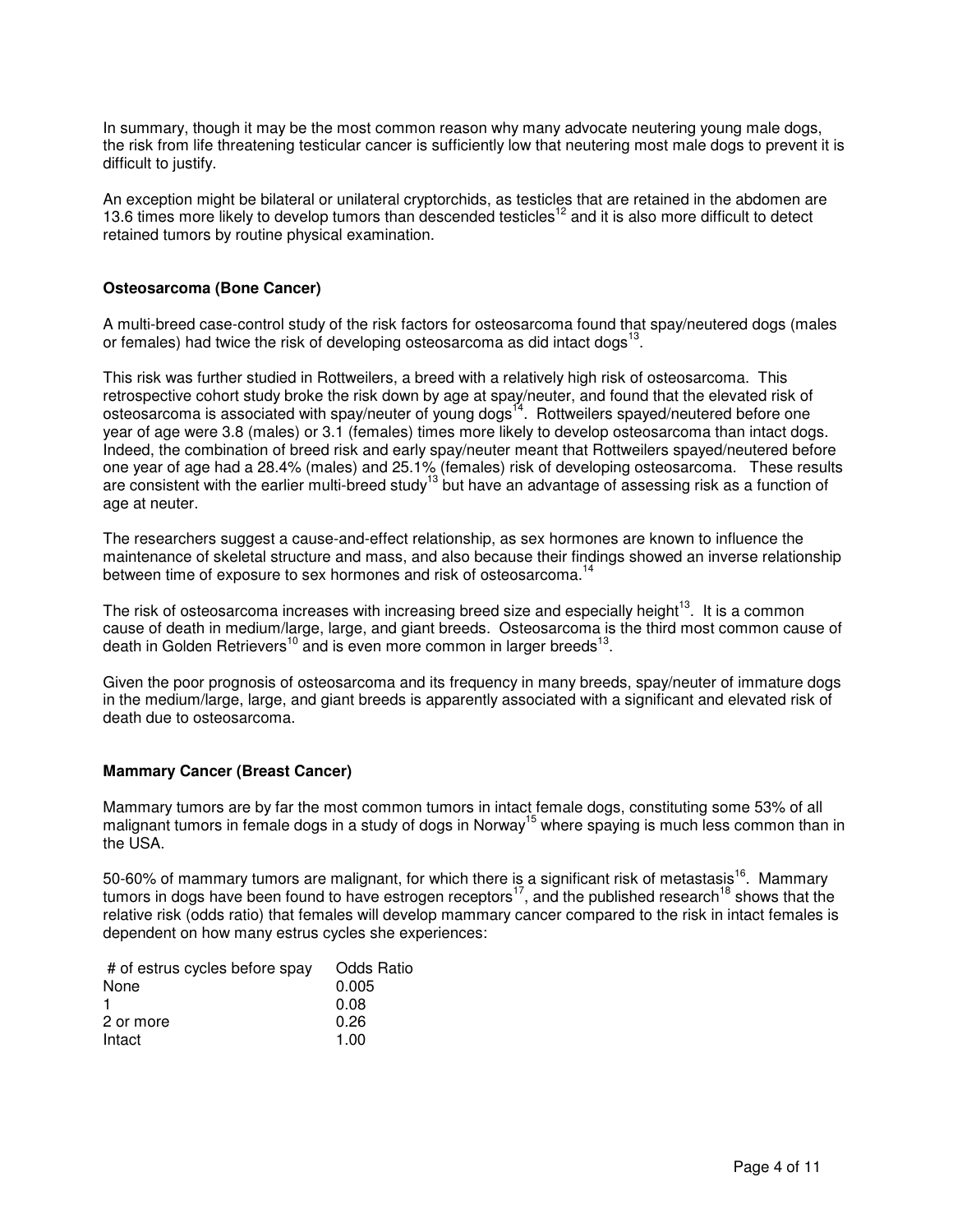The same data when categorized differently showed that the relative risk (odds ratio) that females will develop mammary cancer compared to the risk in intact females is indicated that:

| Age at Spaying   | Odds Ratio                                                 |
|------------------|------------------------------------------------------------|
| $\leq$ 29 months | 0 QR                                                       |
| $\geq$ 30 months | 0.40 (not statistically significant at the $P<0.05$ level) |
| Intact           | 1.00                                                       |

Please note that these are RELATIVE risks. This study has been referenced elsewhere many times but the results have often been misrepresented as absolute risks.

A similar reduction in breast cancer risk was found for women under the age of 40 who lost their estrogen production due to "artificial menopause"<sup>19</sup> and breast cancer in humans is known to be estrogen activated.

Mammary cancer was found to be the  $10<sup>th</sup>$  most common cause of years of lost life in Golden Retrievers, even though 86% of female GRs were spayed, at a median age of  $3.4$  yrs<sup>10</sup>. Considering that the female subset accounts for almost all mammary cancer cases, it probably would rank at about the  $5<sup>th</sup>$  most common cause of years of lost life in female GRs. It would rank higher still if more female GRs had been kept intact up to 30 months of age.

Boxers, cocker spaniels, English springer spaniels, and dachshunds are breeds at high risk of mammary tumors<sup>15</sup>. A population of mostly intact female Boxers was found to have a 40% chance of developing mammary cancer between the ages of 6-12 years of age<sup>15</sup>. Purebred dogs are at higher risk than mixed breed dogs, and purebred dogs with high inbreeding coefficients are at higher risk than those with low inbreeding coefficients.<sup>2</sup>

In summary, spaying female dogs significantly reduces the risk of mammary cancer (a common cancer), and the fewer estrus cycles experienced at least up to 30 months of age, the lower the risk will be.

## **Reproductive Tract Cancer (Uterine, Cervical, and Ovarian Cancers)**

Uterine/cervical tumors are rare in dogs, constituting just 0.3% of tumors in dogs<sup>21</sup>.

Spaying will remove the risk of ovarian tumors, but the risk is only 0.5% $^{22}$ .

While spaying will remove the risk of reproductive tract tumors, it is unlikely that surgery can be justified to prevent the risks of uterine, cervical, and ovarian cancers as the risks are so low.

#### **Urinary Tract Cancer (Bladder and Urethra Cancers)**

An age-matched retrospective study found that spay/neuter dogs were two times more likely to develop lower urinary tract tumors (bladder or urethra) compared to intact dogs<sup>23</sup>. These tumors are nearly always malignant, but are infrequent, accounting for less than 1% of canine tumors. So this risk is unlikely to weigh heavily on spay/neuter decisions.

Airedales, Beagles, and Scottish Terriers are at elevated risk for urinary tract cancer while German Shepherds have a lower than average risk $^{23}$ .

### **Hemangiosarcoma**

Hemangiosarcoma is a common cancer in dogs. It is a major cause of death in some breeds, such as Salukis, French Bulldogs, Irish Water Spaniels, Flat Coated Retrievers, Golden Retrievers, Boxers, Afghan Hounds, English Setter, Scottish Terrier, Boston Terrier, Bulldogs, and German Shepherd Dogs<sup>24</sup>.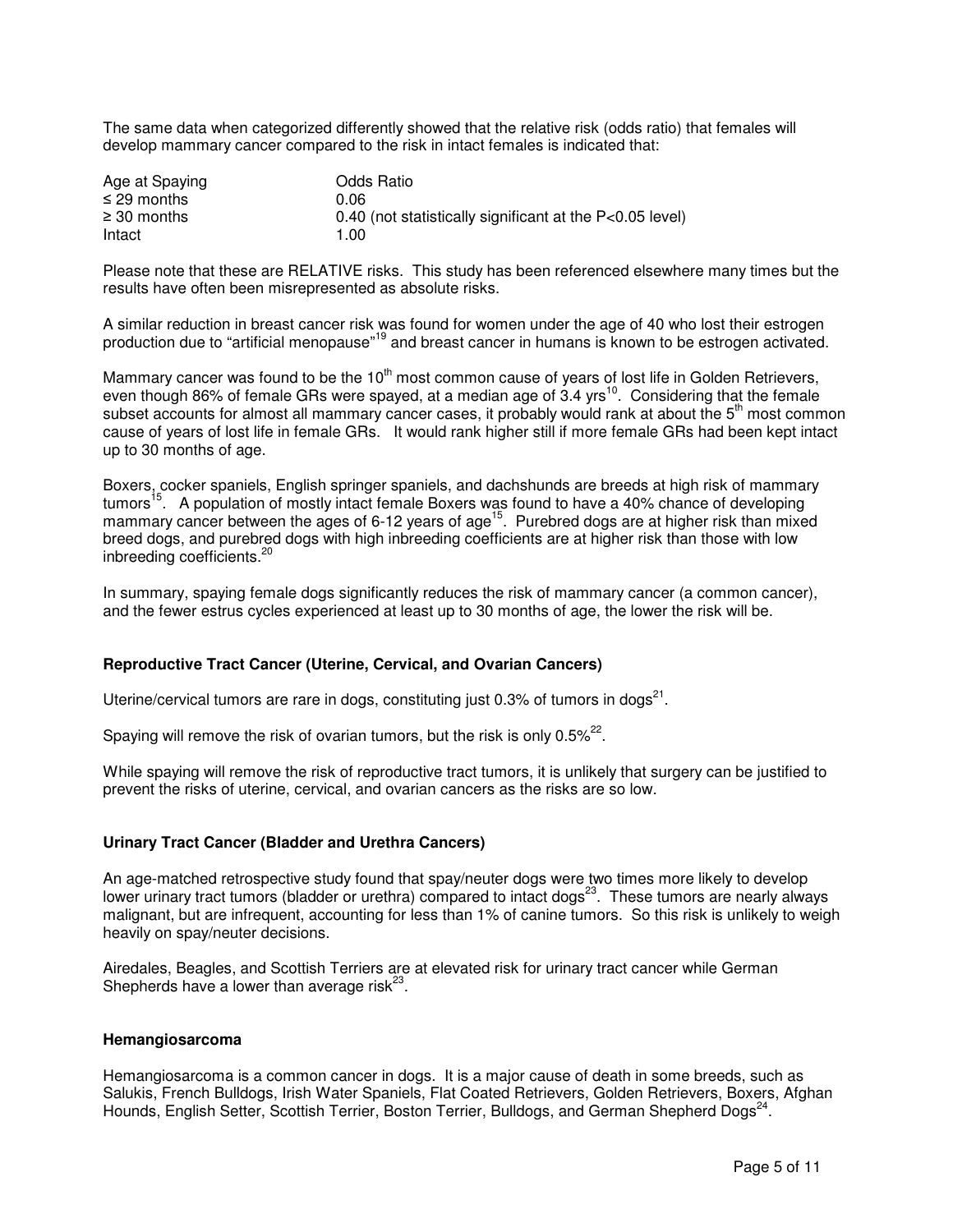In an aged-matched case controlled study, spayed females were found to have a 2.2 times higher risk of splenic hemangiosarcoma compared to intact females $^{24}$ .

A retrospective study of cardiac hemangiosarcoma risk factors found a >5 times greater risk in spayed female dogs compared to intact female dogs and a 1.6 times higher risk in neutered male dogs compared to intact male dogs.<sup>25</sup> The authors suggest a protective effect of sex hormones against hemangiosarcoma, especially in females.

In breeds where hermangiosarcoma is an important cause of death, the increased risk associated with spay/neuter is likely one that should factor into decisions on whether or when to sterilize a dog.

## **Hypothyroidism**

Spay/neuter in dogs was found to be correlated with a three fold increased risk of hypothyroidism compared to intact dogs.

The researchers suggest a cause-and-effect relationship<sup>26</sup>. They wrote: "More important [than the mild direct impact on thyroid function] in the association between [spaying and] neutering and hypothyroidism may be the effect of sex hormones on the immune system. Castration increases the severity of autoimmune thyroiditis in mice" which may explain the link between spay/neuter and hypothyroidism in dogs.

Hypothyroidism in dogs causes obesity, lethargy, hair loss, and reproductive abnormalities.<sup>27</sup>

#### **Obesity**

Owing to changes in metabolism, spay/neuter dogs are more likely to be overweight or obese than intact dogs. One study found a two fold increased risk of obesity in spayed females compared to intact females<sup>28</sup>. Another study found that spay/neuter dogs were 1.6 (females) or 3.0 (males) times more likely to be obese than intact dogs, and 1.2 (females) or 1.5 (males) times more likely to be overweight than intact dogs<sup>29</sup>.

A survey study of veterinary practices in the UK found that 21% of dogs were obese.<sup>28</sup>

Being obese and/or overweight is associated with a host of health problems in dogs. Overweight dogs are more likely to be diagnosed with hyperadrenocorticism, ruptured cruciate ligament, hypothyroidism, lower urinary tract disease, and oral disease<sup>30</sup>. Obese dogs are more likely to be diagnosed with hypothyroidism, diabetes mellitus, pancreatitis, ruptured cruciate ligament, and neoplasia (tumors) $30$ .

### **Diabetes**

Some data indicate that neutering doubles the risk of diabetes in male dogs, but other data showed no significant change in diabetes risk with neutering<sup>31</sup>. In the same studies, no association was found between spaying and the risk of diabetes.

#### **Adverse Vaccine Reactions**

A retrospective cohort study of adverse vaccine reactions in dogs was conducted, which included allergic reactions, hives, anaphylaxis, cardiac arrest, cardiovascular shock, and sudden death. Adverse reactions were 30% more likely in spayed females than intact females, and 27% more likely in neutered males than intact males<sup>32</sup>.

The investigators discuss possible cause-and-effect mechanisms for this finding, including the roles that sex hormones play in body's ability to mount an immune response to vaccination.<sup>32</sup>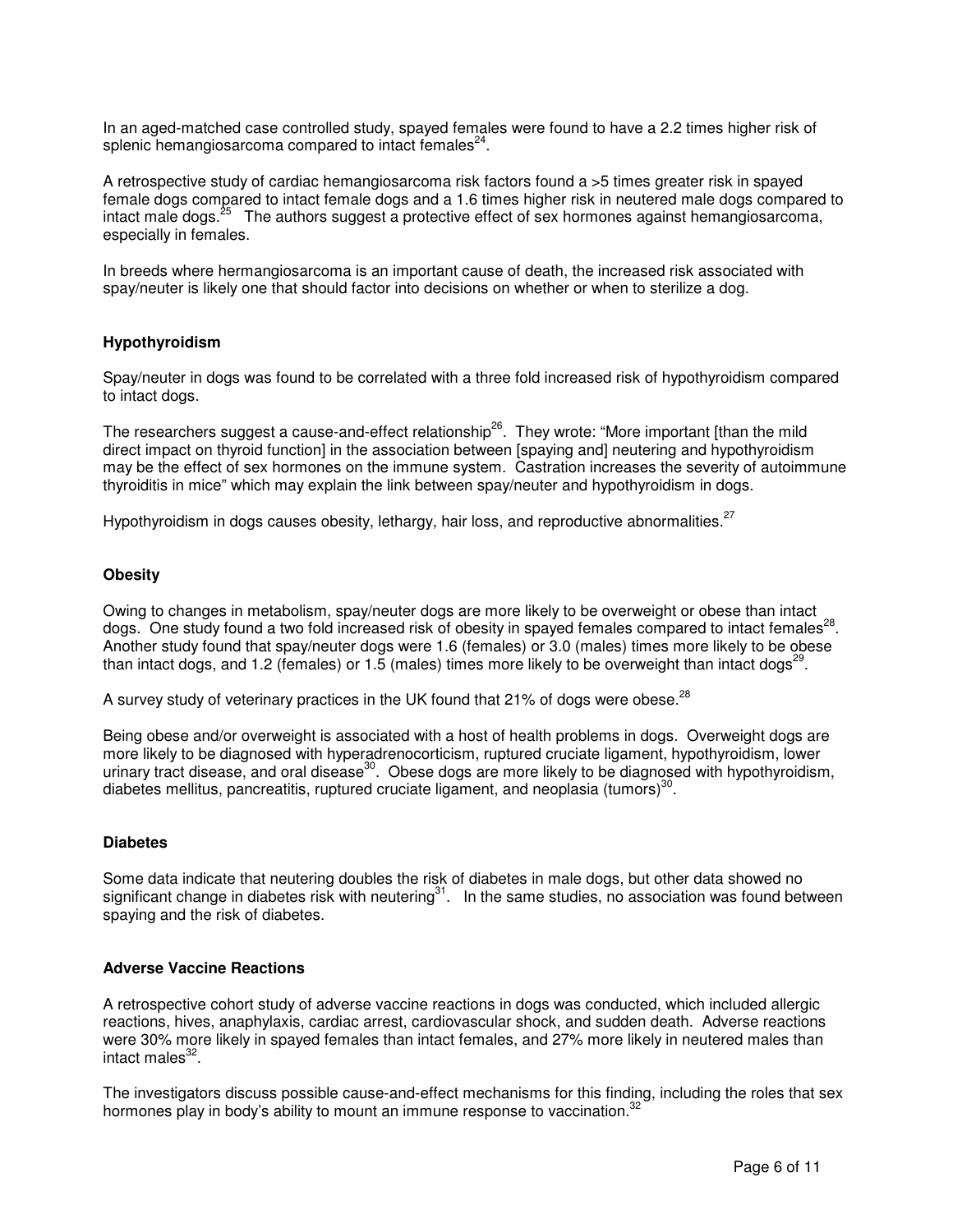Toy breeds and smaller breeds are at elevated risk of adverse vaccine reactions, as are Boxers, English Bulldogs, Lhasa Apsos, Weimaraners, American Eskimo Dogs, Golden Retrievers, Basset Hounds, Welsh Corgis, Siberian Huskies, Great Danes, Labrador Retrievers, Doberman Pinchers, American Pit Bull Terriers, and Akitas.<sup>32</sup> Mixed breed dogs were found to be at lower risk, and the authors suggest genetic hetereogeneity (hybrid vigor) as the cause.

## **Urogenital Disorders**

Urinary incontinence is common in spayed female dogs, which can occur soon after spay surgery or after a delay of up to several years. The incidence rate in various studies is 4-20% 33,34,35 for spayed females compared to only 0.3% in intact females<sup>36</sup>. Urinary incontinence is so strongly linked to spaying that it is commonly called "spay incontinence" and is caused by urethral sphincter incompetence $37$ , though the biological mechanism is unknown. Most (but not all) cases of urinary incontinence respond to medical treatment, and in many cases this treatment needs to be continued for the duration of the dog's life.<sup>38</sup>

A retrospective study found that persistent or recurring urinary tract (bladder) infections (UTIs) were 3-4 times more likely in spayed females dogs than in intact females<sup>39</sup>. Another retrospective study found that female dogs spayed before 5 ½ months of age were 2.76 times more likely to develop UTIs compared to those spayed after 5  $\frac{1}{2}$  months of age.<sup>40</sup>

Depending on the age of surgery, spaying causes abnormal development of the external genitalia. Spayed females were found to have an increased risk of recessed vulva, vaginal dermatitis, vaginitis, and UTIs. The risk is higher still for female dogs spayed before puberty.<sup>41</sup>

# **Pyometra (Infection of the Uterus)**

Pet insurance data in Sweden (where spaying is very uncommon) found that 23% of all female dogs developed pyometra before 10 years of age<sup>42</sup>. Bernese Mountain dogs, Rottweilers, rough-haired Collies, Cavalier King Charles Spaniels and Golden Retrievers were found to be high risk breeds<sup>42</sup>. Female dogs that have not whelped puppies are at elevated risk for pyometra<sup>43</sup>. Rarely, spayed female dogs can develop "stump pyometra" related to incomplete removal of the uterus.

Pyometra can usually be treated surgically or medically, but 4% of pyometra cases led to death $42$ . Combined with the incidence of pyometra, this suggests that about 1% of intact female dogs will die from pyometra.

## **Perianal Fistulas**

Male dogs are twice as likely to develop perianal fistulas as females, and spay/neutered dogs have a decreased risk compared to intact dogs<sup>44</sup>.

German Shepherd Dogs and Irish Setters are more likely to develop perianal fistulas than are other breeds. $4$ 

#### **Non-cancerous Disorders of the Prostate Gland**

The incidence of benign prostatic hypertrophy (BPH, enlarged prostate) increases with age in intact male dogs, and occurs in more than 80% of intact male dogs older than the age of 5 years<sup>45</sup>. Most cases of BPH cause no problems, but in some cases the dog will have difficulty defecating or urinating.

Neutering will prevent BPH. If neutering is done after the prostate has become enlarged, the enlarged prostate will shrink relatively quickly.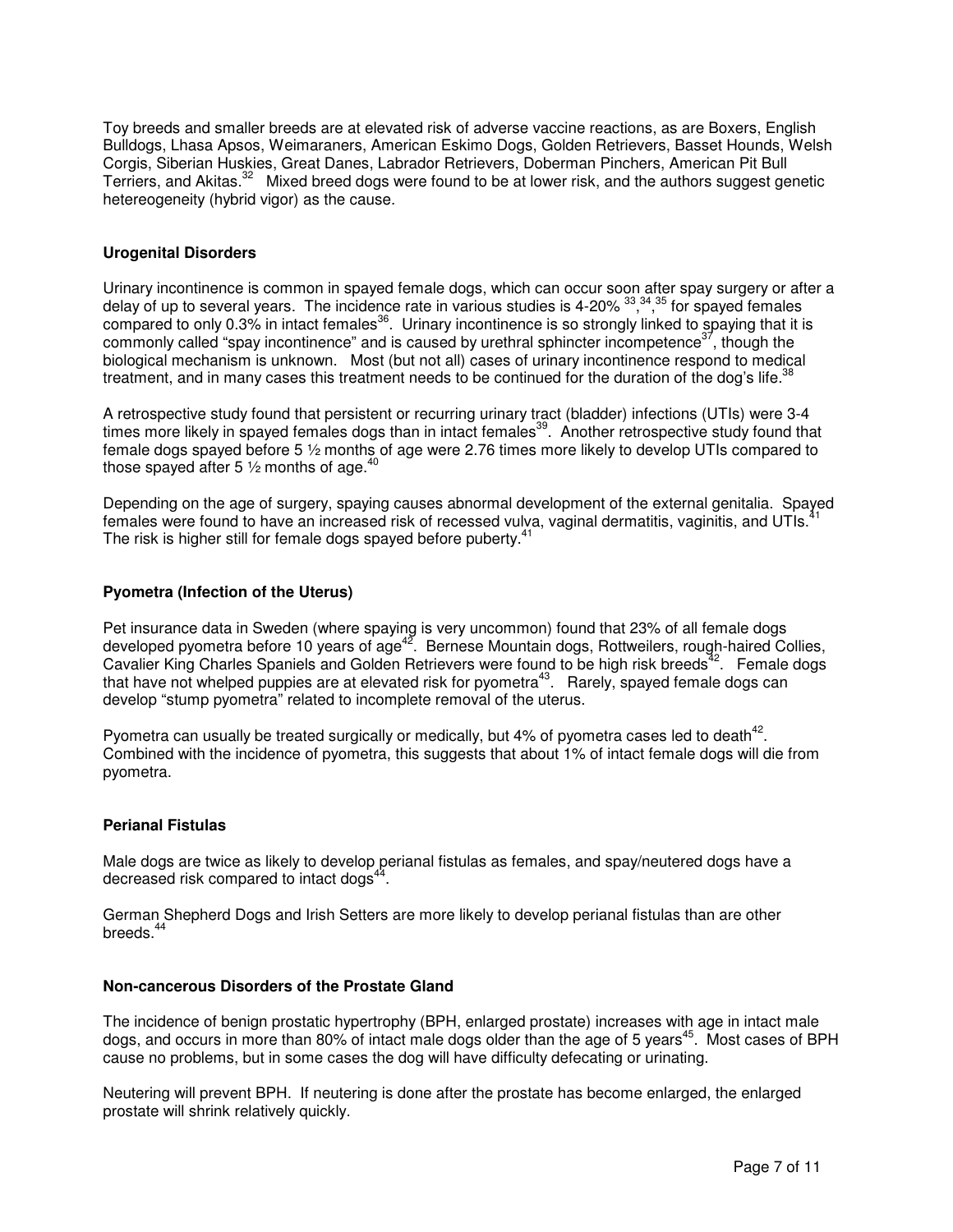BPH is linked to other problems of the prostate gland, including infections, abscesses, and cysts, which can sometimes have serious consequences.

### **Orthopedic Disorders**

In a study of beagles, surgical removal of the ovaries (as happens in spaying) caused an increase in the rate of remodeling of the ilium (pelvic bone)<sup>46</sup>, suggesting an increased risk of hip dysplasia with spaying. Spaying was also found to cause a net loss of bone mass in the spine <sup>47</sup>.

Spay/neuter of immature dogs delays the closure of the growth plates in bones that are still growing, causing those bones to end up significantly longer than in intact dogs or those spay/neutered after maturity<sup>48</sup>. Since the growth plates in various bones close at different times, spay/neuter that is done after some growth plates have closed but before other growth plates have closed can result in a dog with unnatural proportions, possibly impacting performance and long term durability of the joints.

Spay/neuter is associated with a two fold increased risk of cranial cruciate ligament rupture<sup>49</sup>. Perhaps this is associated with the increased risk of obesity<sup>28</sup> or to changes in body proportions in dogs spay/neutered before the growth plates in the bones have closed $48$ .

Spay/neuter before 5 ½ months of age is associated with a 70% increased aged-adjusted risk of hip dysplasia compared to dogs spayed/neutered after 5  $\frac{1}{2}$  months of age<sup>40</sup>. The researchers suggest "it is possible that the increase in bone length that results from early-age gonadectomy results in changes in joint conformation, which could lead to a diagnosis of hip dysplasia".

In a breed health survey study of Airedales, spay/neuter dogs were significantly more likely to suffer hip dysplasia as well as "any musculoskeletal disorder", compared to intact dogs<sup>50</sup>, however possible confounding factors were not controlled for, such as the possibility that some dogs might have been spayed/neutered because they had hip dysplasia or other musculoskeletal disorders.

Compared to intact dogs, another study found that dogs neutered six months prior to a diagnosis of hip dysplasia were 1.5 times as likely to develop clinical hip dysplasia.<sup>51</sup>

#### **Geriatric Cognitive Impairment**

Neutered male dogs and spayed female dogs are at increased risk of geriatric cognitive impairment compared to intact male dogs<sup>52</sup>. There weren't enough intact geriatric females available for the study to determine their risk.

Geriatric cognitive impairment includes disorientation in the house or outdoors, changes in social interactions with human family members, loss of house training, and changes in the sleep-wake cycle<sup>52</sup>.

The investigators state "This finding is in line with current research on the neuro-protective roles of testosterone and estrogen at the cellular level and the role of estrogen in preventing Alzheimer's disease in human females. One would predict that estrogens would have a similar protective role in the sexually intact female dogs; unfortunately too few sexually intact female dogs were available for inclusion in the present study to test the hypothesis"<sup>52</sup>

#### **CONCLUSIONS**

An objective reading of the veterinary medical literature reveals a complex situation with respect to the longterm health impacts of spay/neuter in dogs. The evidence shows that spay/neuter correlates with both positive AND adverse health effects in dogs. It also suggests how much we really do not yet understand about this subject.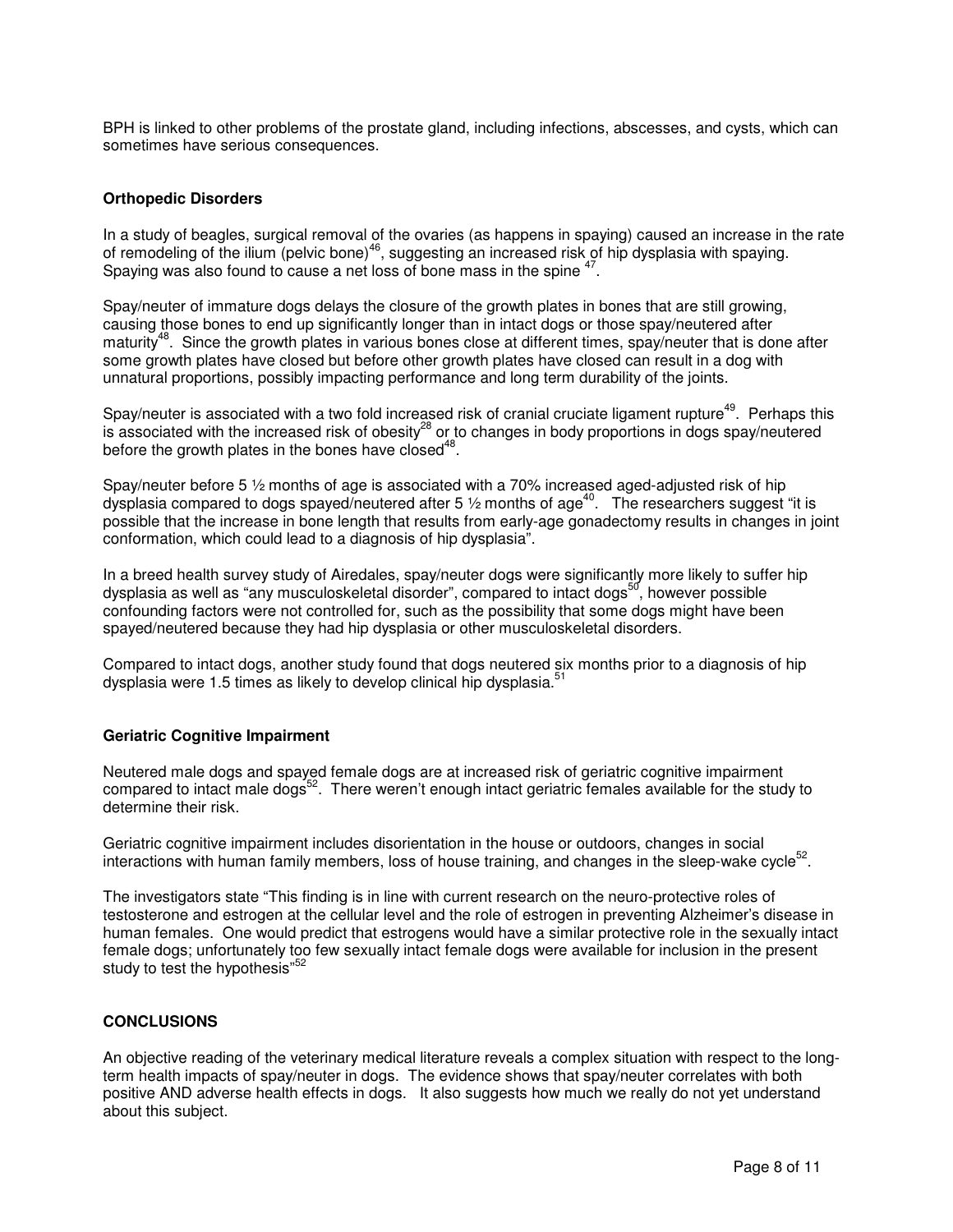On balance, it appears that no compelling case can be made for neutering most male dogs to prevent future health problems, especially immature male dogs. The number of health problems associated with neutering may exceed the associated health benefits in most cases.

For female dogs, the situation is more complex. The number of health benefits associated with spaying may exceed the associated health problems in many (not all) cases. On balance, whether spaying improves the odds of overall good health or degrades them probably depends on the age of the dog and the relative risk of various diseases in the different breeds.

The traditional spay/neuter age of six months as well as the modern practice of pediatric spay/neuter appear to predispose dogs to health risks that could otherwise be avoided by waiting until the dog is physically mature, or (perhaps in the case of many male dogs) foregoing it altogether unless medically necessary.

The balance of long-term health risks and benefits of spay/neuter will vary from one dog to the next. Across-the-board recommendations for all dogs do not appear to be supportable from findings in the veterinary medical literature.

#### $\overline{a}$ **REFERENCES**

<sup>1</sup> Burrow R, Batchelor D, Cripps P. Complications observed during and after ovariohysterectomy of 142 bitches at a veterinary teaching hospital.Vet Rec. 2005 Dec 24-31;157(26):829-33.

<sup>2</sup> Pollari FL, Bonnett BN, Bamsey, SC, Meek, AH, Allen, DG (1996) Postoperative complications of elective surgeries in dogs and cats determined by examining electronic and medical records. Journal of the American Veterinary Medical Association 208, 1882-1886

<sup>3</sup> Dorn AS, Swist RA. (1977) Complications of canine ovariohysterectomy. Journal of the American Animal Hospital Association 13, 720-724

<sup>4</sup> Can Vet J. 1996 November; 37(11): 672–678. Evaluation of postoperative complications following elective surgeries of dogs and cats at private practices using computer records, Pollari FL, Bonnett BN

<sup>5</sup> Pollari FL, Bonnett BN, Bamsey SC, Meek AH, Allen DG. Postoperative complications of elective surgeries in dogs and cats determined by examining electronic and paper medical records. J Am Vet Med Assoc. 1996 Jun 1;208(11):1882-6

<sup>6</sup> Teske E, Naan EC, van Dijk EM, van Garderen E, Schalken JA. Canine prostate carcinoma: epidemiological evidence of an increased risk in castrated dogs. Mol Cell Endocrinol. 2002 Nov 29;197(1- 2):251-5.

 $^7$  Sorenmo KU, Goldschmidt M, Shofer F, Ferrocone J. Immunohistochemical characterization of canine prostatic carcinoma and correlation with castration status and castration time. Vet Comparative Oncology. 2003 Mar; 1 (1): 48

8 Weaver, AD. Vet Rec. 1981; 109, 71-75.

<sup>9</sup> Cohen D, Reif JS, Brodey RS, et al: Epidemiological analysis of the most prevalent sites and types of canine neoplasia observed in a veterinary hospital. Cancer Res 34:2859-2868, 1974

<sup>10</sup> http://www.vet.purdue.edu//epi/golden\_retriever\_final22.pdf

<sup>11</sup> Handbook of Small Animal Practice, 3rd ed

<sup>12</sup> Hayes HM Jr, Pendergrass TW. Canine testicular tumors: epidemiologic features of 410 dogs. Int J Cancer 1976 Oct 15;18(4):482-7

<sup>13</sup> Ru G, Terracini B, Glickman LT. Vet J 1998 Jul; 156(1):31-9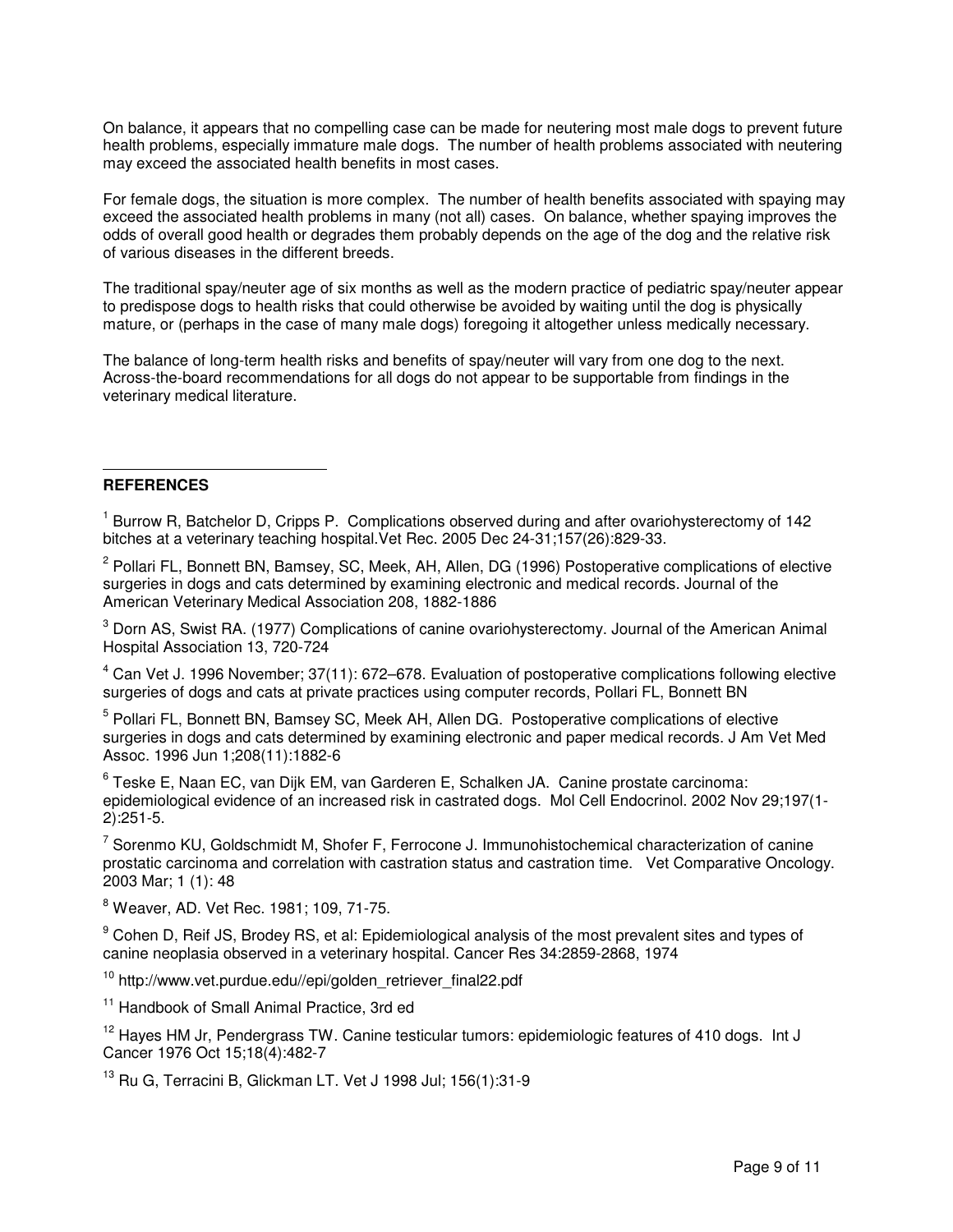$\overline{a}$ <sup>14</sup> Cooley DM, Beranek BC, Schlittler DL, Glickman NW, Glickman LT, Waters DJ. Endogenous gonadal hormone exposure and bone sarcoma risk. Cancer Epidemiol Biomarkers Prev. 2002 Nov;11(11):1434-40.

 $15$  Moe L. Population-based incidence of mammary tumours in some dog breeds. J of Reproduction and Fertility Supplment 57, 439-443.

<sup>16</sup> Ferguson HR: Vet Clinics of N Amer: Small Animal Practice: Vol 15, No 3, May 1985

<sup>17</sup> MacEwen EG, Patnaik AK, Harvey HJ Estrogen receptors in canine mammary tumors. Cancer Res., 42: 2255-2259, 1982.

<sup>18</sup> Schneider, R, Dorn, CR, Taylor, DON, J Natl Cancer Institute, Vol 43, No 6, Dec. 1969

<sup>19</sup> Feinleib M: Breast cancer and artificial menopause: A cohort study. J Nat Cancer Inst 41: 315-329, 1968.

<sup>20</sup> Dorn CR and Schneider R. Inbreeding and canine mammary cancer. A retrospective study. J Natl Cancer Inst. 57: 545-548, 1976.

 $21$  Brodey RS: Canine and feline neoplasia. Adv Vet Sci Comp Med 14:309-354, 1970

<sup>22</sup> Hayes A, Harvey H J: Treatment of metastatic granulosa cell tumor in a dog. J Am Vet Med Assoc 174:1304-1306, 1979

<sup>23</sup> Norris AM, Laing EJ, Valli VE, Withrow SJ. J Vet Intern Med 1992 May; 6(3):145-53

<sup>24</sup> Prymak C, McKee LJ, Goldschmidt MH, Glickman LT. J Am Vet Med Assoc 1988 Sep; 193(6):706-12

 $25$  Ware WA, Hopper, DL, Cardiac Tumors inDogs: 1982-1995, J Vet Intern Med 1999:13:95-103.

 $26$  Panciera DL. J Am Vet Med Assoc. 1994 Mar 1; 204(5): 761-7 Hypothyroidism in dogs: 66 cases (1987-1992).

<sup>27</sup> Panciera DL. Canine hypothyroidism. Part I. Clinical findings and control of thyroid hormone secretion and metabolism. Compend Contin Pract Vet 1990: 12: 689-701.

<sup>28</sup> Edney AT, Smith PM. Study of obesity in dogs visiting veterinary practices in the United Kingdom. .Vet Rec. 1986 Apr 5;118(14):391-6.

<sup>29</sup> McGreevy PD, Thomson PC, Pride C, Fawcett A, Grassi T, Jones B. Prevalence of obesity in dogs examined by Australian veterinary practices and the risk factors involved. Vet Rec. 2005 May 28;156(22):695-702.

<sup>30</sup> Lund EM, Armstrong PJ, Kirk, CA, Klausner, JS. Prevalence and Risk Factors for Obesity in Adult Dogs from Private US Veterinary Practices. Intern J Appl Res Vet Med • Vol. 4, No. 2, 2006.

<sup>31</sup> Marmor M, Willeberg P, Glickman LT, Priester WA, Cypess RH, Hurvitz AI. Epizootiologic patterns of diabetes mellitus in dogs Am J Vet Res. 1982 Mar;43(3):465-70. ..

<sup>32</sup> Moore GE, Guptill LF, Ward MP, Glickman NW, Faunt KF, Lewis HB, Glickman LT. Adverse events diagnosed within three days of vaccine administration in dogs. JAVMA Vol 227, No 7, Oct 1, 2005

<sup>33</sup> Thrusfield MV, Holt PE, Muirhead RH. Acquired urinary incontinence in bitches: its incidence and relationship to neutering practices.. J Small Anim Pract. 1998. Dec;39(12):559-66.

<sup>34</sup> Stocklin-Gautschi NM, Hassig M, Reichler IM, Hubler M, Arnold S. The relationship of urinary incontinence to early spaying in bitches. J Reprod Fertil Suppl. 2001;57:233-6...

<sup>35</sup> Arnold S, Arnold P, Hubler M, Casal M, and Rüsch P. Urinary Incontinence in spayed bitches: prevalence and breed disposition. European Journal of Campanion Animal Practice. 131, 259-263.

<sup>36</sup> Thrusfield MV 1985 Association between urinary incontinence and spaying in bitches Vet Rec 116 695

<sup>37</sup> Richter KP, Ling V. Clinical response and urethral pressure profile changes after phenypropanolamine in dogs with primary sphincter incompetence. J Am Vet Med Assoc 1985: 187: 605-611.

<sup>38</sup> Holt PE. Urinary incontinence in dogs and cats. Vet Rec 1990: 127: 347-350.